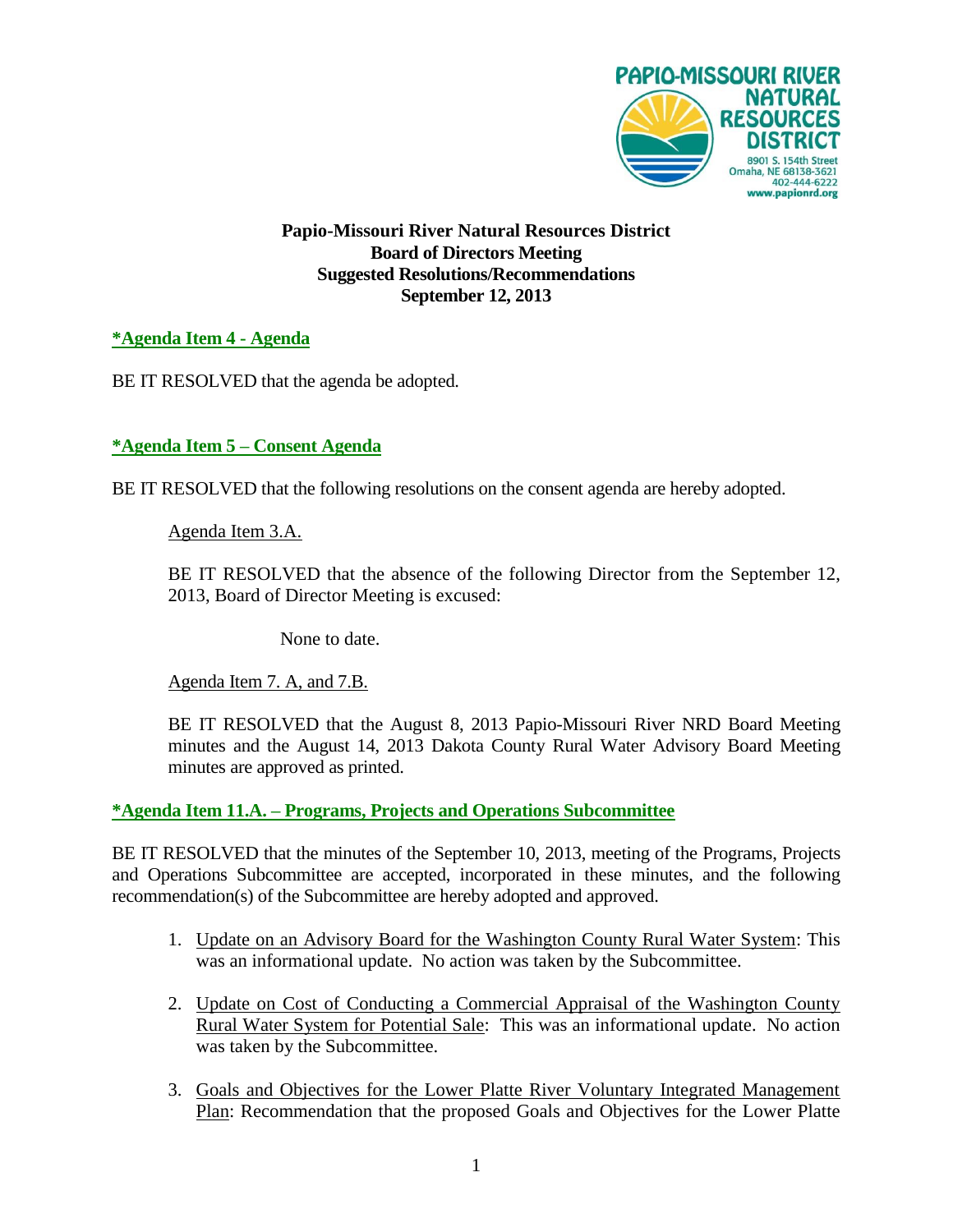River Voluntary Integrated Management Plan, as presented to the Subcommittee, be adopted.

- 4. West Papio Trail Project  $(90<sup>th</sup>$  Street to Giles Road) Interlocal Agreement with the City of Papillion and City of La Vista: Recommendation that the General Manager be authorized to execute the proposed Interlocal Agreement with the Cities of Papillion and La Vista for the West Papio Trail Project  $(90<sup>th</sup>$  to Giles Road), for a maximum District share of \$675,000.00, subject to changes deemed necessary by the General Manager and approved as to form by District Legal Counsel.
- 5. Interlocal Agreement with Millard Park SID #162: Recommendation that the General Manager be authorized to execute the proposed Interlocal Agreement with Millard Park SID (Sarpy County #162) for Phase III of the Mission Creek Reestablishment Project, subject to changes deemed necessary by the General Manager and approved as to form by District Legal Counsel**.**

### **\*Agenda Item 11.B. – Finance, Expenditures and Legal Subcommittee**

BE IT RESOLVED that the minutes of the September 10, 2013, meeting of the Finance, Expenditures and Legal Subcommittee are accepted, incorporated in these minutes, and the following recommendation(s) of the Subcommittee are hereby adopted and approved.

- 1. Purchase Agreement for Lot 8 Elk Ridge Replat 2: Recommendation that the General Manager be authorized to execute the proposed purchase agreement with David and Teresa Karas for the sale of Lot 8 Elk Ridge Replat 2, for the sum of \$80,000, subject to changes deemed necessary by the General Manager and approved as to form by District Legal Counsel.
- 2. FY 2014 Budget Set Property Tax Levy at 0.032753 and Adopt the FY 2014 Budget: Recommend that the following resolutions be adopted:

**BE IT RESOLVED by the Board of Directors of the Papio-Missouri River Natural Resources District that the budget document attached hereto and incorporated herein by reference, showing Total Requirements of \$92,998,464.00 as follows,**

| Operating Budget                 | \$92,948,464 |
|----------------------------------|--------------|
| Uninsured Liability Sinking Fund | \$50,000     |

**and Property Tax Requirement of \$17,570,415.12, should be and is hereby adopted as the Fiscal Year 2014 budget of the Papio-Missouri River Natural Resources District.**

**WHEREAS, Section 77-1601.02, Neb, Rev. Stat. 77-1601.02 provides that the property tax request for the prior year shall be the property tax request for the current year for purposes of the levy set by the County Board of Equalization unless the Governing Body of the Papio-Missouri River NRD by a majority vote adopts a resolution or ordinance setting the tax request at a different amount; and,**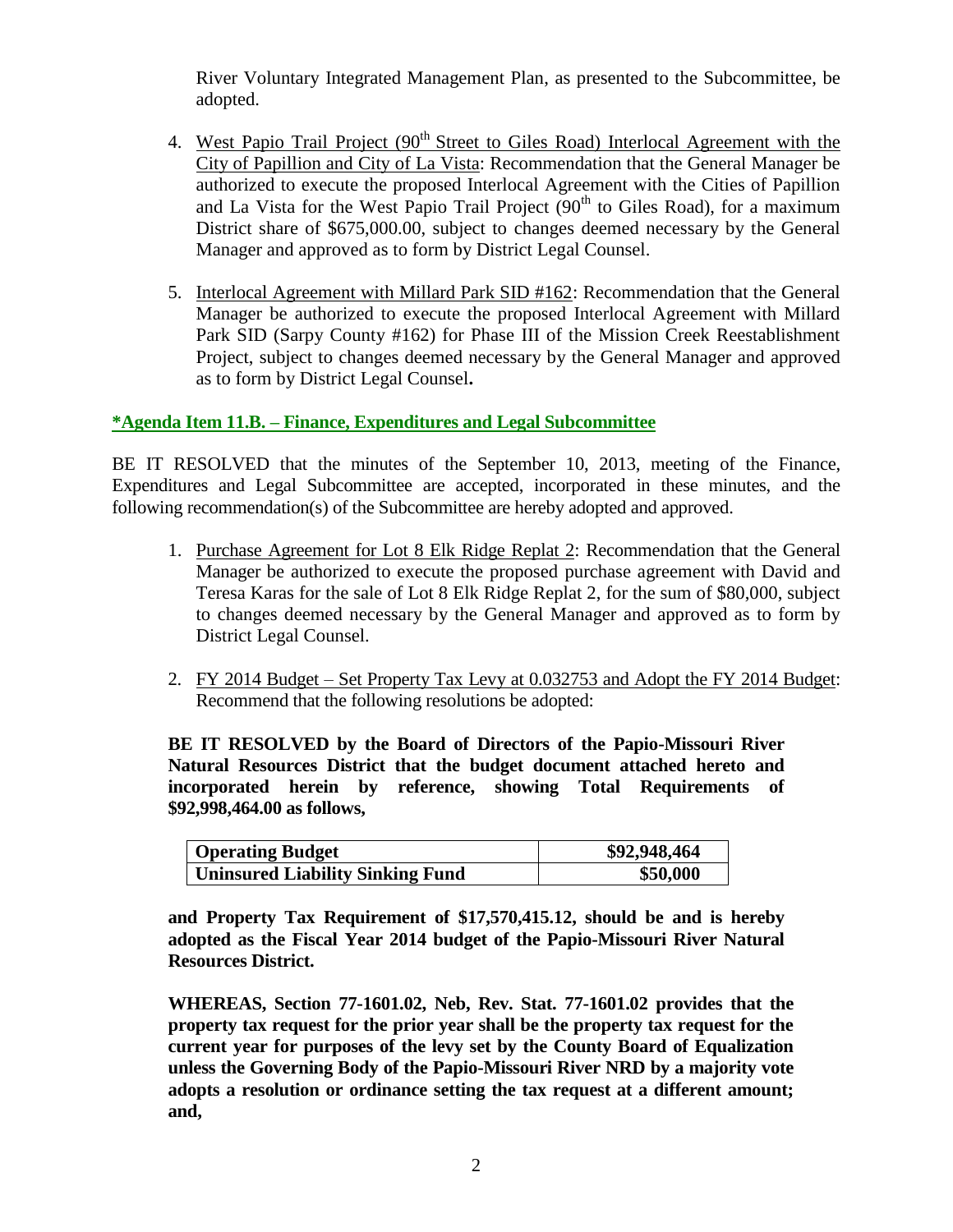**WHEREAS, a special public hearing was held on September 12, 2013, as required by law, to hear and consider comments concerning the property tax request; and,**

**WHEREAS, it is in the best interest of the Papio-Missouri River NRD that the property tax request for the current year be a different amount than the property tax request for the prior year.**

**NOW THEREFORE BE IT RESOLVED by the Board of Directors of the Papio-Missouri River Natural Resources District, by a majority vote, that:**

- **1. The FY 2014 property tax request be set at \$17,570,415.12 with a tax levy of 0.032753/\$100; and,**
- **2. A copy of this resolution be certified and forwarded to the County Clerks within the District prior to October 13, 2013.**

# **\*Agenda Item 11.C. – Personnel, Legislative and Public Affairs Subcommittee**

BE IT RESOLVED that the minutes of the September 10, 2013, meeting of the Personnel, Legislative and Public Affairs Subcommittee are accepted, incorporated in these minutes, and the following recommendation(s) of the Subcommittee are hereby adopted and approved.

1. Resolutions to be considered at the NARD Annual Conference: Be it resolved that the P-MRNRD Voting Delegate and/or Alternate should be and are hereby authorized to vote on the 2013-1, 2013-2, 2013-3, and 2013-4 resolutions being considered at the NARD Annual Conference in the manner as recommended in the table below:

| <b>Resolution #</b> | <b>Description</b>                                                  |
|---------------------|---------------------------------------------------------------------|
| 2013-1              | NDOR Trail Policy along State Highway ROW's. Sponsored by the       |
|                     | Lower Platte South NRD Recommendation: Support                      |
| 2013-2              | Erosion and Sediment Control Act Amendments. Sponsored by Little    |
|                     | Blue NRD Recommendation: Support                                    |
| 2013-3              | Requesting legislation that encourages the use of renewable energy  |
|                     | sources. Sponsored by the Lower Elkhorn NRD Recommendation:         |
|                     | <b>Oppose as currently written</b>                                  |
| 2013-4              | Certified Irrigated Acre Requirements. Sponsored by Middle Niobrara |
|                     | <b>Recommendation: Oppose as currently written</b><br><b>NRD</b>    |

### **\*Agenda Item 12. A.-I.- Financials**

BE IT RESOLVED that the Treasurer is authorized to expend general funds to pay: (l) claims listed in the August, 2013, financial report; and, (2) any claims made prior to the next Board meeting for (a) earned salaries of District employees, (b) withholding taxes, (c) social security payments, (d) retirement program contributions, (e) utilities, (f) registration fees and expenses for upcoming meetings and conferences, (g) certified completed CAP and Special Project Area applications, (h) invoices which offer a credit or discount for payment made prior to the next Board meeting, (i) postage, and, (j) building and grounds contract expenses.

BE IT FURTHER RESOLVED that the Treasurer is authorized to pay, from the respective operating accounts of the Dakota County, Thurston County and Washington County Rural Water